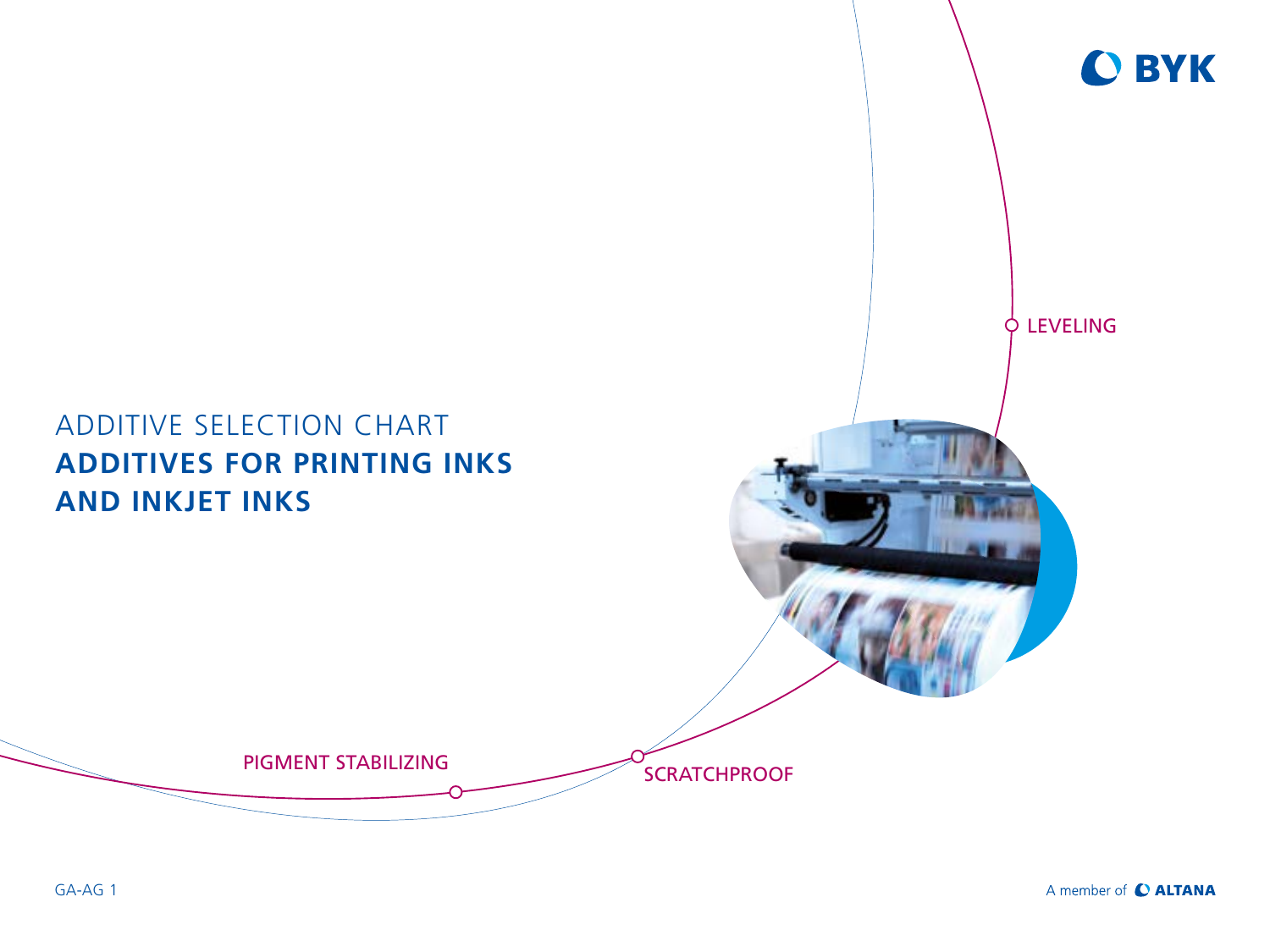# **Inkjet inks: "Drop-on-demand (DOD)" (1/2)**

| <b>Application</b>           | <b>Aqueous</b>                                                                                                                     | "Strong" Solvent and Continous Inkjet                                                                      | "Eco" Solvent ("Mild" Solvent)                                                                            | <b>UV, solvent-free</b>                                                                                                          |
|------------------------------|------------------------------------------------------------------------------------------------------------------------------------|------------------------------------------------------------------------------------------------------------|-----------------------------------------------------------------------------------------------------------|----------------------------------------------------------------------------------------------------------------------------------|
| <b>Pigment stabilization</b> | Cyan: (PB 15:3/PB 15:4)                                                                                                            | Cyan: (PB 15:3/PB 15:4)                                                                                    | Cyan: (PB 15:3/PB 15:4)                                                                                   | Cyan: (PB 15:3/PB 15:4)                                                                                                          |
|                              | <b>BYKJET-9152 O</b><br><b>BYKJET-9171●</b><br>DISPERBYK-190<br>DISPERBYK-2014 ●<br>BYKJET-9151 ○<br><b>BYKJET-9170 ○</b>          | <b>BYKJET-9131</b><br><b>BYKJET-9132</b><br><b>BYKJET-9151 ●</b><br>DISPERBYK-161 O<br>DISPERBYK-163 O     | <b>BYKJET-9151</b><br><b>BYKJET-9152</b><br>DISPERBYK-2200 O<br>DISPERBYK-2205 O                          | <b>BYKJET-9151 ●</b><br><b>BYKJET-9152</b><br>DISPERBYK-2030 ●<br>BYKJET-9150 ○<br>DISPERBYK-168 O<br>DISPERBYK-168 TF* ○        |
|                              | Magenta: (e.g., PV 19/PR 122/)                                                                                                     | Magenta: (e.g., PV 19/PR 122/)                                                                             | Magenta: (e.g., PV 19/PR 122/)                                                                            | Magenta: (e.g., PV 19/PR 122/)                                                                                                   |
|                              | <b>BYKJET-9170</b><br>BYKJET-9171 ●<br><b>DISPERBYK-190 ●</b><br>BYKJET-9151 O                                                     | <b>BYKJET-9131 ●</b><br><b>BYKJET-9132 ○</b><br><b>BYKJET-9152 ○</b><br>DISPERBYK-161 O<br>DISPERBYK-163 O | <b>BYKJET-9152 ●</b><br>BYKJET-9131 O<br>BYKJET-9151 O<br>DISPERBYK-2001 O                                | <b>BYKJET-9151 ●</b><br><b>BYKJET-9152</b><br>DISPERBYK-2030 ●<br><b>BYKJET-9150 ○</b><br>DISPERBYK-168 ○<br>DISPERBYK-168 TF* ○ |
|                              | Yellow: (e.g., PY 74/PY 139/PY 151/PY 155/)                                                                                        | Yellow: (e.g., PY 74/PY 139/PY 151/PY 155/)                                                                | Yellow: (e.g., PY 74/PY 139/PY 151/PY 155/)                                                               | Yellow: (e.g., PY 74/PY 139/PY 151/PY 155/)                                                                                      |
|                              | <b>BYKJET-9170</b><br><b>BYKJET-9171●</b><br><b>DISPERBYK-190 ●</b><br>BYKJET-9151 ○                                               | <b>BYKJET-9131</b><br><b>BYKJET-9132 ○</b><br><b>BYKJET-9152 ○</b>                                         | <b>BYKJET-9131 ●</b><br><b>BYKJET-9151 ●</b><br><b>BYKJET-9152 ○</b>                                      | <b>BYKJET-9151 ●</b><br><b>BYKJET-9152 ●</b><br>DISPERBYK-2030<br><b>BYKJET-9150 ○</b><br>DISPERBYK-168 O<br>DISPERBYK-168 TF* ○ |
|                              | Yellow: (PY 150)                                                                                                                   | Yellow: (PY 150)                                                                                           | Yellow: (PY 150)                                                                                          | Yellow: (PY 150)                                                                                                                 |
|                              | <b>BYKJET-9170</b>                                                                                                                 | <b>DISPERBYK-2200 ●</b>                                                                                    | <b>DISPERBYK-2200●</b>                                                                                    | <b>DISPERBYK-168 ●</b><br>DISPERBYK-168 TF* ●                                                                                    |
|                              | Black: (PBk 7)                                                                                                                     | Black: (PBk 7)                                                                                             | Black: (PBk 7)                                                                                            | Black: (PBk 7)                                                                                                                   |
|                              | BYKJET-9151 ●<br><b>DISPERBYK-2014●</b><br>BYKJET-9152 O<br><b>BYKJET-9170 ○</b><br><b>BYKJET-9171 O</b><br><b>DISPERBYK-190 ○</b> | BYK-9076 ●<br>BYK-9077 ●<br>BYKJET-9151 O<br><b>BYKJET-9152 ○</b><br>DISPERBYK-2200 O                      | <b>BYKJET-9152</b><br><b>DISPERBYK-2200●</b><br>BYKJET-9151 O<br>DISPERBYK-2155 ○<br>DISPERBYK-2155 TF* O | <b>BYKJET-9151 ●</b><br><b>DISPERBYK-168 ●</b><br>DISPERBYK-168 TF* ●<br>DISPERBYK-2030<br>BYKJET-9150 ○<br><b>BYKJET-9152 ○</b> |

● First recommendation ● Second recommendation \* Tin-free version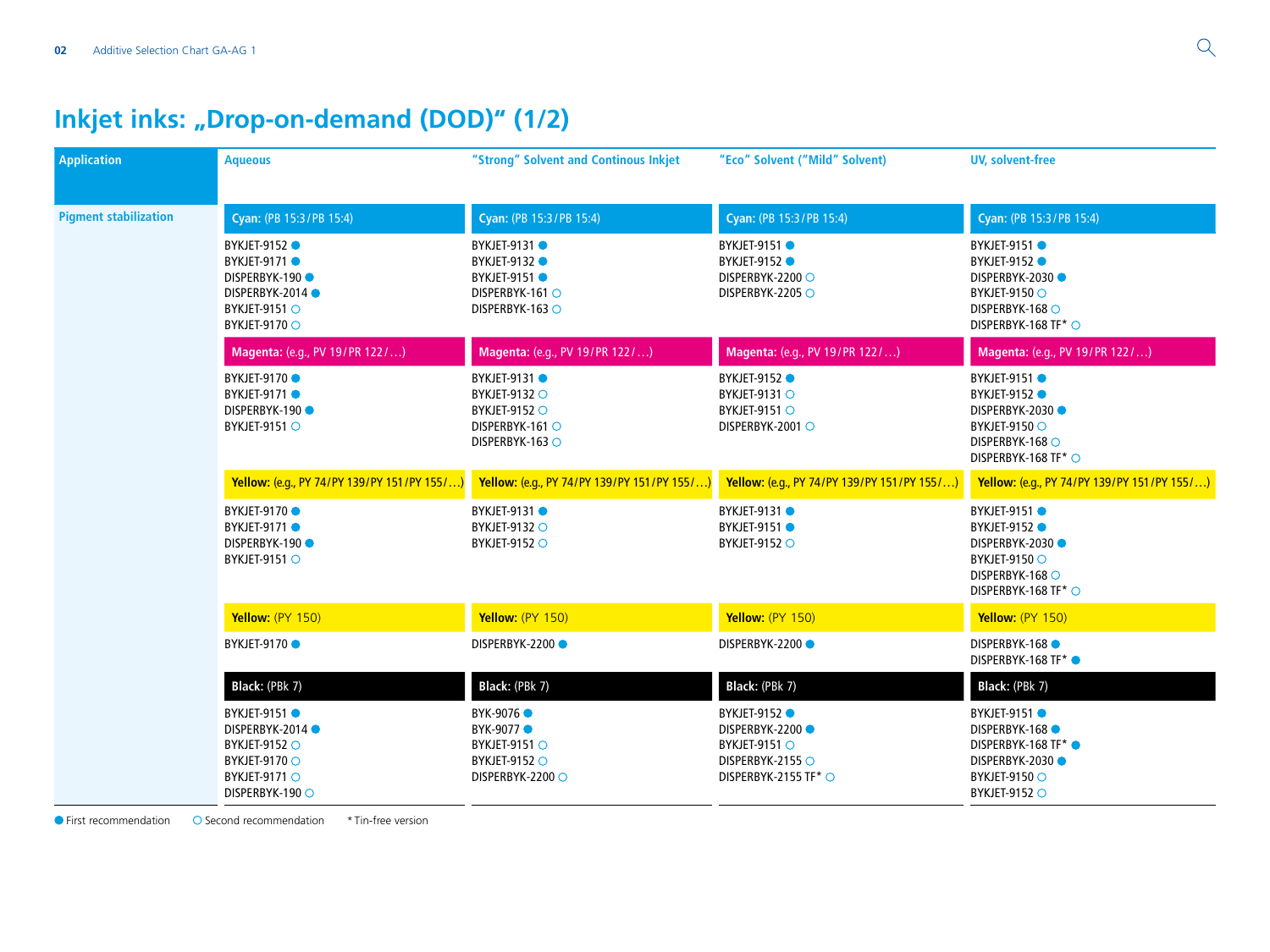# **Inkjet inks: "Drop-on-demand (DOD)" (2/2)**

| <b>Application</b>                                                   | <b>Aqueous</b>                                                                       | "Strong" Solvent and Continous Inkjet               | "Eco" Solvent ("Mild" Solvent)                                       | <b>UV, solvent-free</b>                                                                           |
|----------------------------------------------------------------------|--------------------------------------------------------------------------------------|-----------------------------------------------------|----------------------------------------------------------------------|---------------------------------------------------------------------------------------------------|
| <b>Pigment stabilization</b>                                         | White: (PW 6)                                                                        | White: (PW 6)                                       | White: (PW 6)                                                        | White: (PW 6)                                                                                     |
|                                                                      | DISPERBYK-2010<br>DISPERBYK-2018<br><b>DISPERBYK-2019●</b><br><b>DISPERBYK-190 ○</b> | DISPERBYK-111<br>DISPERBYK-110 O<br>DISPERBYK-118 O | DISPERBYK-2200<br>DISPERBYK-111 O<br>DISPERBYK-2152 O                | DISPERBYK-111<br>DISPERBYK-2152 ●<br>DISPERBYK-2205 O                                             |
|                                                                      | Green/Orange:<br>(e.g., PG 7/PG 36/PO 34/PO 43/)                                     | Green/Orange:<br>(e.g., PG 7/PG 36/PO 34/PO 43/)    | <b>Green/Orange:</b><br>(e.g., PG 7/PG 36/PO 34/PO 43/)              | <b>Green/Orange:</b><br>(e.g., PG 7/PG 36/PO 34/PO 43/)                                           |
|                                                                      | <b>BYKJET-9171 ●</b><br>DISPERBYK-190 O                                              |                                                     |                                                                      |                                                                                                   |
| <b>Leveling</b>                                                      | BYK-3455 ●<br>BYK-3456 ○                                                             | BYK-361 NO<br>BYK-315 NO                            | <b>BYK-361 N</b> ●<br><b>BYK-315 NO</b>                              | <b>BYK-361 N</b> ●<br>BYK-3455 ○<br>BYK-3456 ○<br><b>BYK-UV 3530 ○</b>                            |
| <b>Substrate wetting</b><br>(reduction of static<br>surface tension) | BYK-348 ●<br>BYK-3420 ●<br>BYK-3450<br>BYK-3451 ●<br>BYK-3456 ○<br>BYK-3455 O        | <b>BYK-333 ●</b><br>BYK-378/BYK-3764** ○            | <b>BYK-333 ●</b><br>BYK-378/BYK-3764** ●<br>BYK-3550 ○<br>BYK-3760 ○ | <b>BYK-UV 3530 O</b><br><b>BYK-UV 3575 O</b><br>BYK-3760 ○<br>BYK-UV 3500 ○<br>BYK-UV 3505 ○      |
| <b>Drop formation</b><br>(reduction of dynamic<br>surface tension)   | BYK-DYNWET 800 ·<br>BYK-3400 O<br>BYK-3410 O<br>BYK-3455 O<br>BYK-3456 ○             |                                                     |                                                                      |                                                                                                   |
| <b>Surface slip</b>                                                  | BYK-333 ●<br>BYK-378/BYK-3764**                                                      | $BYK-333$<br>BYK-378/BYK-3764**                     | BYK-333 O<br>BYK-378/BYK-3764**<br>BYK-3760 ○                        | BYK-378/BYK-3764**<br><b>BYK-UV 3500 0</b><br><b>BYK-UV 3505 ·</b><br>BYK-3760 ○<br>BYK-UV 3575 ○ |
| <b>Scratch resistance</b>                                            | AQUACER 513<br>AQUACER 530<br>AOUACER 593<br>HORDAMER PE 03<br>AQUACER 531 O         |                                                     |                                                                      | NANOBYK-3605 O                                                                                    |
| <b>Defoaming</b>                                                     | BYK-019/BYK-1709** ●<br>BYK-028 ○<br>BYK-1770 ○                                      |                                                     |                                                                      | BYK-1790 ●<br>BYK-1791 ○<br>BYK-1794 ○<br>BYK-A 535 ○                                             |
| <b>Humectant</b>                                                     | BYKETOL-PC O                                                                         |                                                     |                                                                      |                                                                                                   |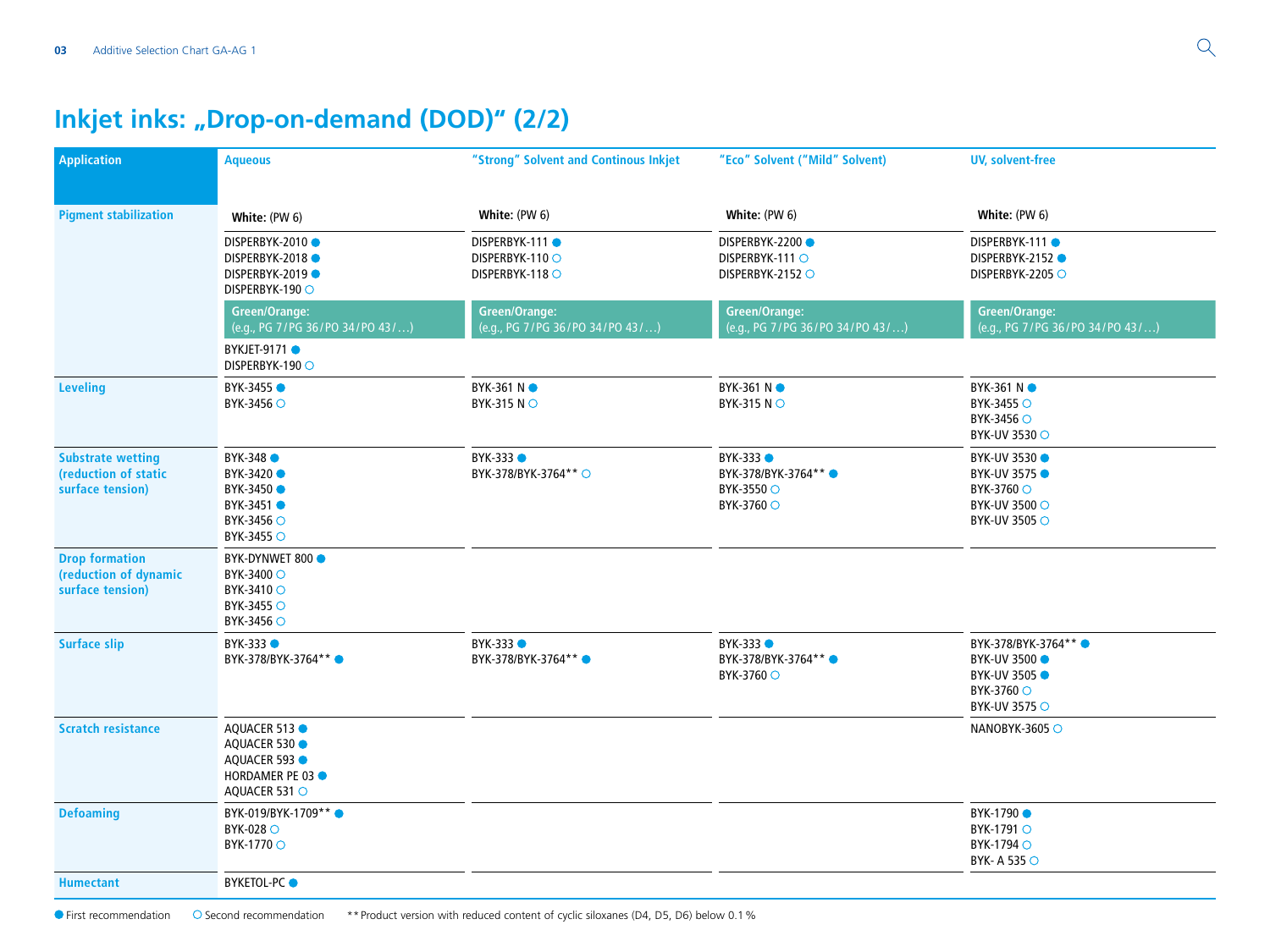#### **Inkjet inks for ceramic substrates**

| <b>Application</b>                                              | <b>DOD, solvent-borne</b>                                                                                                                                                                                                                                   | Digital glaze (water-borne)                                          |
|-----------------------------------------------------------------|-------------------------------------------------------------------------------------------------------------------------------------------------------------------------------------------------------------------------------------------------------------|----------------------------------------------------------------------|
| <b>Pigment stabilization</b>                                    | Low polar:<br><b>BYKJET-9142 ●</b><br>DISPERBYK-106<br>DISPERBYK-2157<br>ANTI-TERRA-U 100 $\bigcirc$<br>DISPERBYK-102 ○<br>Middle to high polar:<br>DISPERBYK-180<br>BYKJET-9133 $\bigcirc$<br>BYKJET-9151 $\bigcirc$<br>DISPERBYK-111 O<br>DISPERBYK-145 ○ | DISPERBYK-2010<br>DISPERBYK-2015<br>DISPERBYK-2018<br>DISPERBYK-2019 |
| <b>Substrate wetting</b><br>(static surface tension<br>control) | BYK-333 ●<br>BYK-307/BYK-3762** O<br>BYK-378/BYK-3764** ○                                                                                                                                                                                                   | $BYK-348$ $\bullet$<br>BYK-3450<br>BYK-3451 ●<br>BYK-DYNWET 800 ·    |

 $\bullet$  First recommendation  $\bullet$  Second recommendation

\*\*Product version with reduced content of cyclic siloxanes (D4, D5, D6) below 0.1%

For more products regarding ceramic inkjet inks please contact **[graphicarts.byk@altana.com.](mailto:graphicarts.byk%40altana.com?subject=)**

#### **Disperse dyes**

e. g. Disperse Red 60, Disperse Yellow 54, Disperse Blue 3599

| <b>Application</b>           |                                                                     |
|------------------------------|---------------------------------------------------------------------|
| <b>Pigment stabilization</b> | <b>BYKJET-9171 ●</b><br>DISPERBYK-190                               |
|                              | DISPERBYK-2015<br><b>BYKJET-9152 O</b><br>DISPERBYK-2010 $\bigcirc$ |
| <b>Substrate wetting</b>     | BYK-3410<br>BYK-DYNWET 800 ·<br>BYK-348 $\circ$<br>BYK-3455 ○       |

For more products for the use in disperse dyes, please contact **[graphicarts.byk@altana.com.](mailto:graphicarts.byk%40altana.com?subject=)**

#### **Offset inks**

| <b>Application</b>         |                                                           |
|----------------------------|-----------------------------------------------------------|
|                            |                                                           |
| <b>Rheology</b>            | CLAYTONE-40 ●<br><b>CLAYTONE-AF</b><br><b>CLAYTONE-HT</b> |
| <b>Abrasion resistance</b> | <b>CERAFLOUR 991</b><br>CERAFLOUR 981 R $\circ$           |

 $\bullet$  First recommendation  $\bullet$  Second recommendation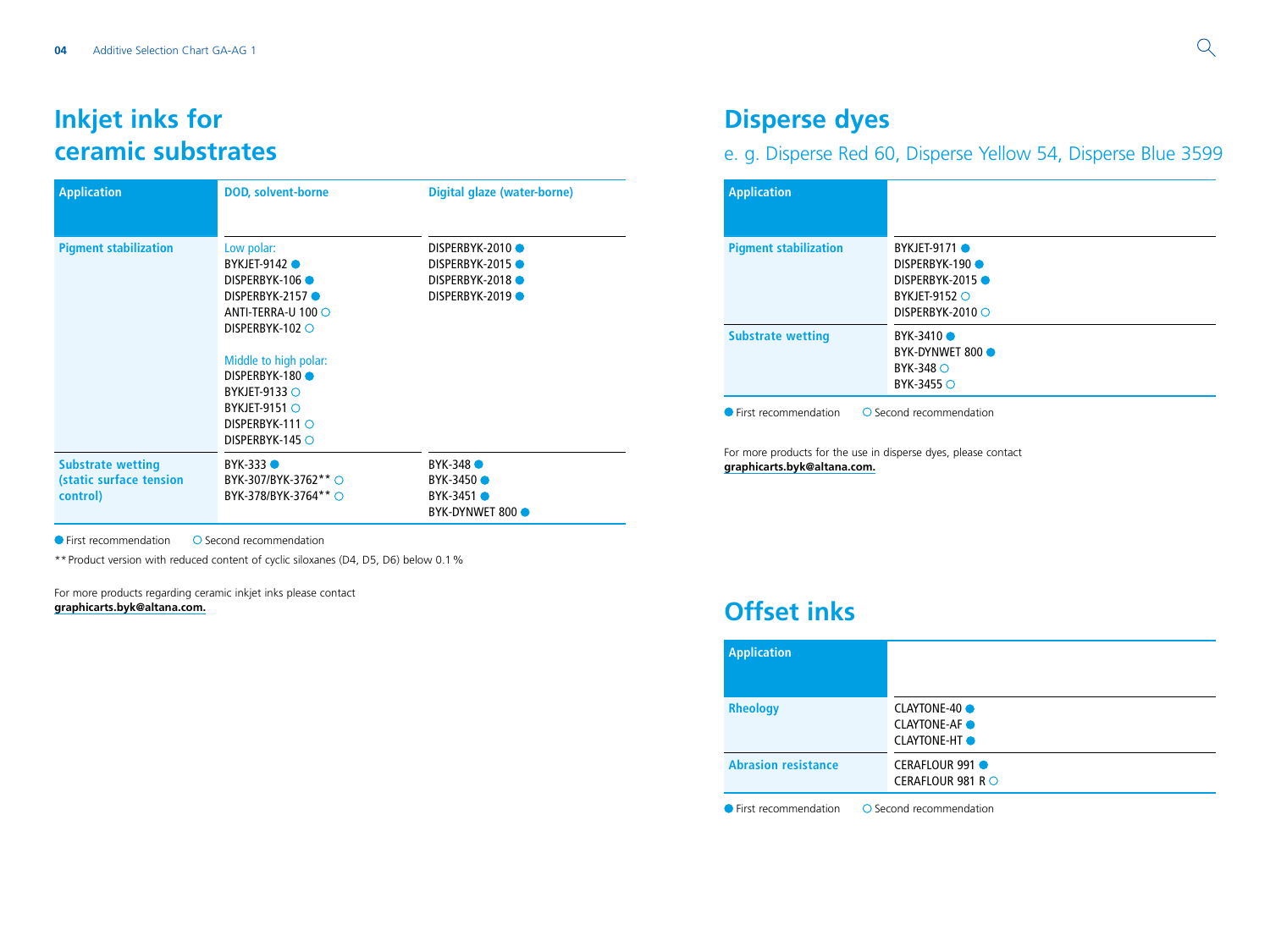# **Packaging gravure and flexographic inks (1/3)**

| <b>Application</b>                                   | <b>Solvent-borne</b>                                                                                                                                                                                                                                                          | <b>Aqueous</b>                                                                                                                                                                                   | UV 100%                                                                                                                                                       |
|------------------------------------------------------|-------------------------------------------------------------------------------------------------------------------------------------------------------------------------------------------------------------------------------------------------------------------------------|--------------------------------------------------------------------------------------------------------------------------------------------------------------------------------------------------|---------------------------------------------------------------------------------------------------------------------------------------------------------------|
| <b>Pigment stabilization, gloss,</b><br>transparency |                                                                                                                                                                                                                                                                               |                                                                                                                                                                                                  |                                                                                                                                                               |
| <b>Inorganic pigments</b>                            | <b>DISPERBYK-111●</b><br>DISPERBYK-2096<br>ANTI-TERRA U 100<br>BYK-W 9011 ○<br>DISPERBYK-180 ○                                                                                                                                                                                | DISPERBYK-180<br>DISPERBYK-190                                                                                                                                                                   | DISPERBYK-111<br>DISPERBYK-2013 ●<br>DISPERBYK-2030 ●<br>DISPERBYK-2158 O                                                                                     |
|                                                      |                                                                                                                                                                                                                                                                               |                                                                                                                                                                                                  | <b>DISPERBYK-2008●</b><br><b>DISPERBYK-2009●</b><br>(for matting agents)                                                                                      |
| <b>Organic pigments</b>                              | <b>DISPERBYK-108 ●</b><br>DISPERBYK-2023<br><b>DISPERBYK-2205●</b><br>DISPERBYK-2155<br>DISPERBYK-2155 TF* ●<br>BYK-9076 ○<br>BYK-9077 ○<br>BYK-SYNERGIST-2100 ○<br>BYK-SYNERGIST-2105 ○<br>DISPERBYK-2117 O<br>DISPERBYK-2118 O<br>DISPERBYK-2157<br>(for non-polar systems) | <b>DISPERBYK-190 ●</b><br><b>DISPERBYK-193 ●</b><br>DISPERBYK-2014 ●<br>DISPERBYK-192 O                                                                                                          | DISPERBYK-168<br>DISPERBYK-168 TF* ●<br>DISPERBYK-2013 ●<br>DISPERBYK-2030 ●<br>BYK-9076 ○<br>BYK-9077 O<br>DISPERBYK-2155 O<br>DISPERBYK-2155 TF* $\bigcirc$ |
| <b>Pigment concentrates</b>                          | <b>DISPERBYK-108 ●</b><br>DISPERBYK-2023<br><b>DISPERBYK-2155 ●</b><br>DISPERBYK-2155 TF* ●<br>DISPERBYK-2013 O<br><b>DISPERBYK-2157●</b><br>(for non-polar systems)                                                                                                          | Grinding with resin:<br><b>DISPERBYK-190 ●</b><br><b>DISPERBYK-193●</b><br>DISPERBYK-2015 O<br>Grinding without resin:<br>DISPERBYK-190<br>DISPERBYK-2014<br>DISPERBYK-192 O<br>DISPERBYK-2015 O | DISPERBYK-168<br>DISPERBYK-168 TF* ●<br>DISPERBYK-2013 ●<br><b>DISPERBYK-2030●</b><br>DISPERBYK-2155 O<br>DISPERBYK-2155 TF* ○                                |
| Rheology                                             | <b>CLAYTONE AF O</b><br>RHEOBYK-7410 ET ●<br><b>CLAYTONE HY O</b>                                                                                                                                                                                                             | RHEOBYK-425<br>RHEOBYK-7420 ES ○                                                                                                                                                                 | RHEOBYK-R 606 ○<br>RHEOBYK-R 607 O<br>(Combination with silica and phyllosilicates)                                                                           |
|                                                      | RHEOBYK-R 606 ○<br>RHEOBYK-R 607 O<br>(Combination with silica and phyllosilicates)                                                                                                                                                                                           |                                                                                                                                                                                                  |                                                                                                                                                               |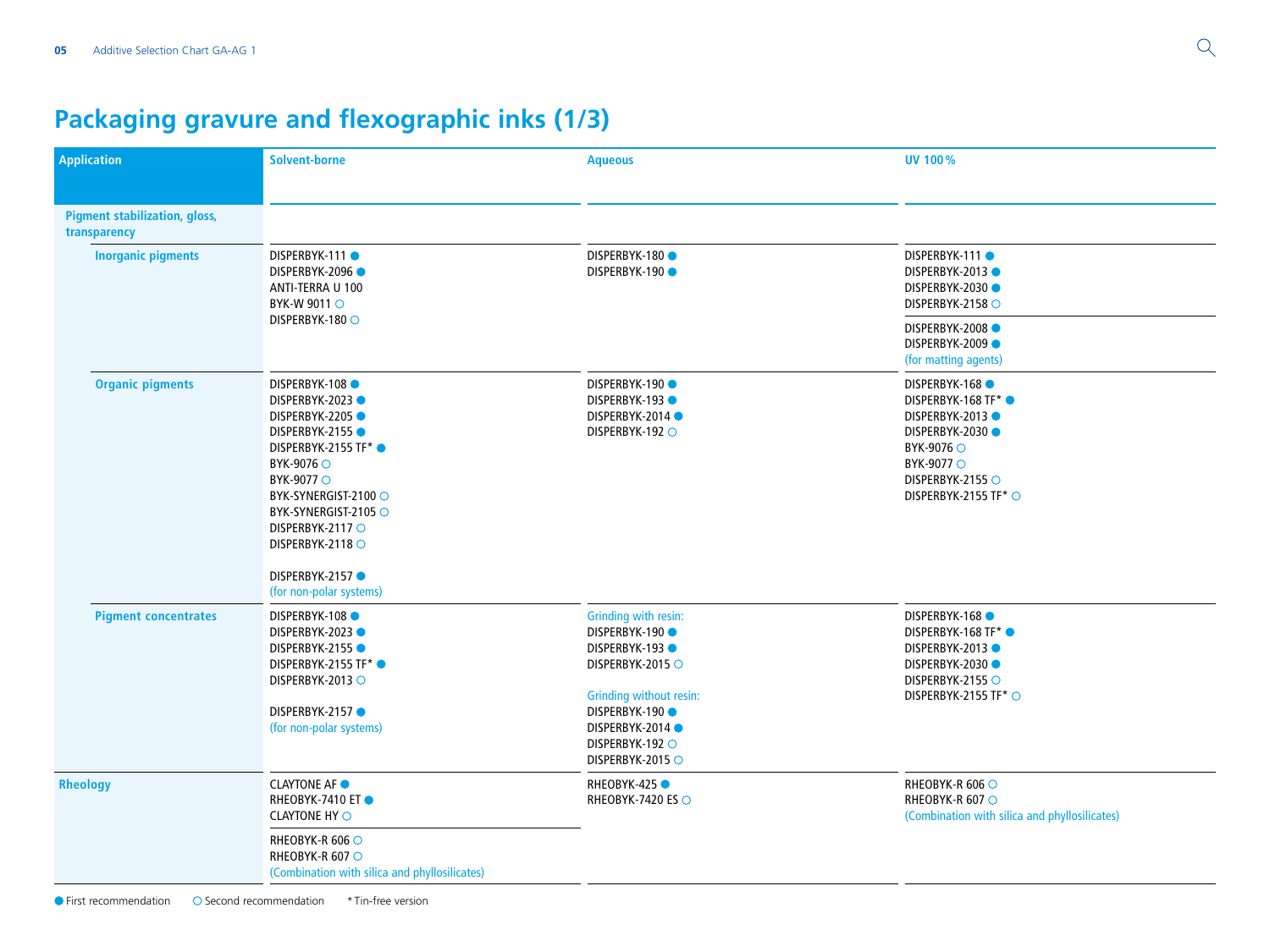# **Packaging gravure and flexographic inks (2/3)**

| <b>Application</b>                | <b>Solvent-borne</b>                                                                                                                               | <b>Aqueous</b>                                                                                                                           | UV 100%                                                                                                                                                 |
|-----------------------------------|----------------------------------------------------------------------------------------------------------------------------------------------------|------------------------------------------------------------------------------------------------------------------------------------------|---------------------------------------------------------------------------------------------------------------------------------------------------------|
| <b>Substrate wetting</b>          | Silicone:<br>BYK-307/BYK-3762** ●<br>$BYK-333$ $\bullet$<br>BYK-3760 ●<br>BYK-378/BYK-3764** ○<br>Silicone-free:<br>BYK-DYNWET 800 ·               | Silicone:<br>BYK-333 <b>O</b><br>BYK-3450 ●<br>BYK-3451 ●<br>BYK-347 ○<br>BYK-3455 ○<br>BYK-3760 ○<br>Silicone-free:<br>BYK-DYNWET 800 · | Silicone:<br>BYK-377/BYK-3771** ●<br>BYK-3760<br><b>BYK-UV 3500 ·</b><br><b>BYK-333 ○</b><br>BYK-378/BYK-3764** ○                                       |
| <b>Leveling</b>                   | BYK-361 NO                                                                                                                                         | BYK-381 ●                                                                                                                                | Silicone:<br>BYK-307/BYK-3762** ●<br>BYK-3760 ●<br><b>BYK-333 ○</b><br>BYK-378/BYK-3764** O<br>BYK-3455 ○<br>Silicone-free:<br>BYK-361 N ●<br>BYK-381 ● |
| <b>Increase of surface energy</b> | BYK-3560 ●<br>BYK-3565 ●<br>BYK-3566 ●                                                                                                             | BYK-3560 ●<br>BYK-3565 ●<br>BYK-3566 ●                                                                                                   | BYK-3560 ●<br>BYK-3565 ●<br>BYK-3566 ●                                                                                                                  |
| <b>Surface slip</b>               | Silicone:<br>BYK-307/BYK-3762** ●<br>BYK-333 ○<br>BYK-378/BYK-3764** O<br>BYK-3760 ○<br>Wax:<br>CERACOL 83 O<br>CERAFLOUR 991 O<br>CERAFLOUR 999 O | Silicone:<br>BYK-307/BYK-3762** ●<br>BYK-333 ○<br>BYK-378/BYK-3764** ○<br>Wax:<br>AQUACER 539<br>CERAFLOUR 950 O<br>CERAFLOUR 991 O      | Silicone:<br>BYK-307/BYK-3762** ●<br>BYK-377/BYK-3771** ●<br>BYK-3760 ○<br>Wax:<br>CERAFLOUR 950 ●<br>CERAFLOUR 991 O                                   |
| <b>Anti-slip</b>                  | CERAFLOUR 970 ●<br>CERAFLOUR 1001 O<br>CERAFLOUR 1002 O                                                                                            | AQUACER 593<br>AQUACER 527 O                                                                                                             | CERAFLOUR 970                                                                                                                                           |

● First recommendation ○ Second recommendation \*\* Product version with reduced content of cyclic siloxanes (D4, D5, D6) below 0.1%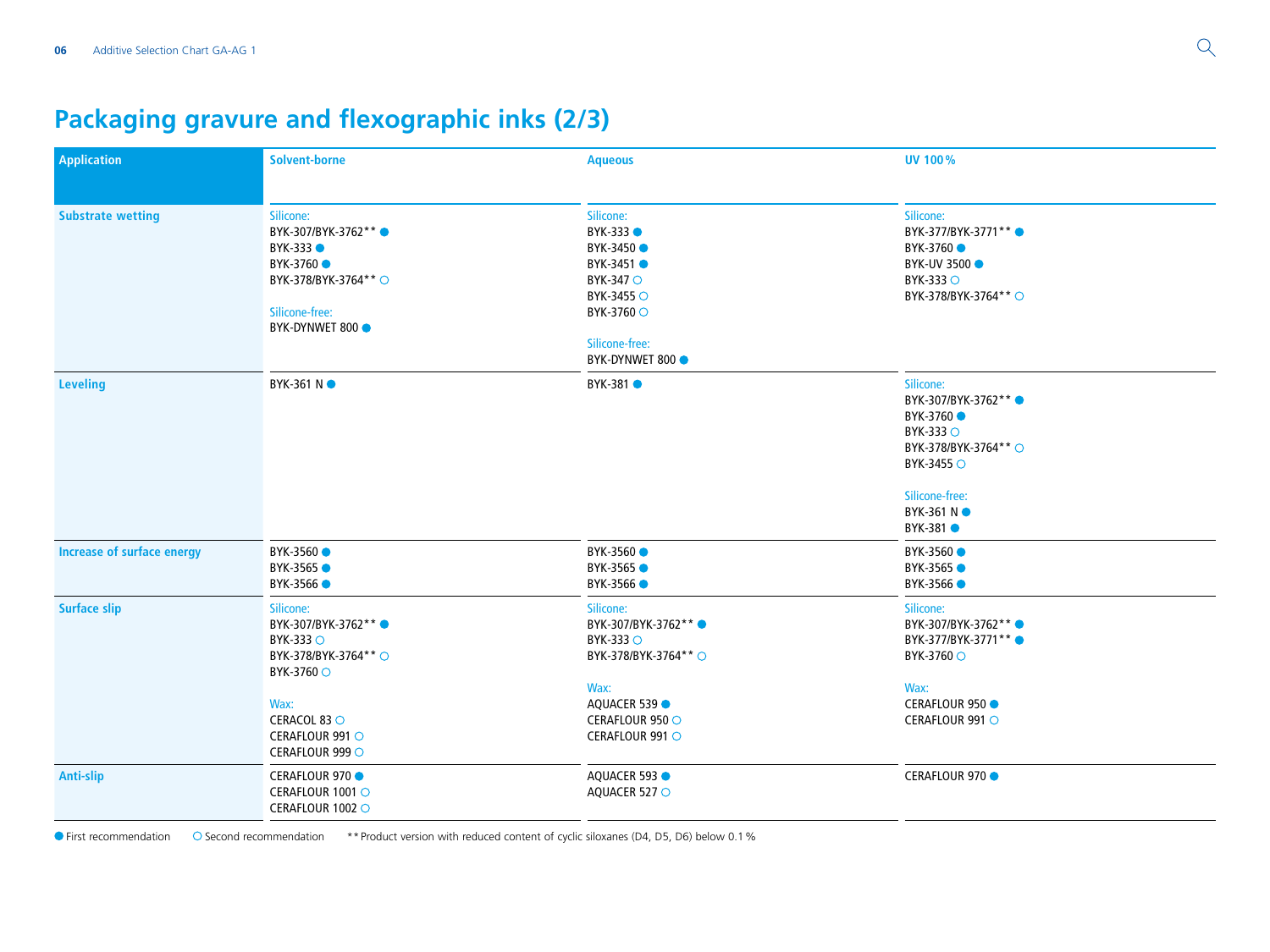# **Packaging gravure and flexographic inks (3/3)**

| Application                | <b>Solvent-borne</b>                                                                                                                                                           | <b>Aqueous</b>                                                                                                                                                                  | <b>UV 100%</b>                                                                                                                                                 |
|----------------------------|--------------------------------------------------------------------------------------------------------------------------------------------------------------------------------|---------------------------------------------------------------------------------------------------------------------------------------------------------------------------------|----------------------------------------------------------------------------------------------------------------------------------------------------------------|
| <b>Abrasion resistance</b> | Silicone:<br>BYK-333 O<br>BYK-307/BYK-3762** ○<br>BYK-378/BYK-3764** ○<br>Wax:<br>CERACOL 83 O<br>CERAFLOUR 929 N ○<br>CERAFLOUR 981 RO<br>CERAFLOUR 996 RO<br>CERAFLOUR 999 O | Silicone:<br>BYK-307/BYK-3762** ○<br>Wax:<br>AQUACER 532<br>HORDAMER PE 35 O                                                                                                    | Silicone:<br>BYK-377/BYK-3771** ●<br><b>BYK-UV 3510 0</b><br>Wax:<br>CERAFLOUR 950 ●                                                                           |
|                            |                                                                                                                                                                                | AQUACER 8059 O<br>(USA, Canada, Mexico only)                                                                                                                                    | CERAFLOUR 991 O                                                                                                                                                |
|                            |                                                                                                                                                                                | AQUAMAT 208 O<br>CERAFLOUR 929 NO                                                                                                                                               |                                                                                                                                                                |
| <b>Water resistance</b>    |                                                                                                                                                                                | AQUACER 497 O<br>AQUACER 539 O                                                                                                                                                  |                                                                                                                                                                |
| <b>Defoaming</b>           | Silicone:<br>BYK-088<br><b>BYK-A 530 ○</b><br>Silicone-free:<br>BYK-1751 ●<br>BYK-1752 ●<br>BYK-1759 ●                                                                         | Silicone:<br>BYK-017/BYK-1707** ●<br>BYK-024 <b>O</b><br>BYK-094<br>BYK-021 O<br>BYK-022 O<br>BYK-044 O<br>BYK-1719 O<br>BYK-1780 ○<br>Silicone-free:<br>BYK-012 O<br>BYK-016 O | Silicone:<br>BYK-088<br>BYK-1797 ○<br>BYK-1799 ○<br><b>BYK-A 530 ○</b><br>Silicone-free:<br>BYK-1751 ●<br>BYK-1752 ●<br>BYK-1790 ●<br>BYK-1791 ●<br>BYK-1794 ○ |
| <b>Matting</b>             | CERAFLOUR 1000 ●<br>CERAFLOUR 1001 ●<br>CERAFLOUR 1002 ●<br>CERAFLOUR 921 O<br>(USA, Canada, Mexico only)                                                                      | CERAFLOUR 1000 ●<br>CERAFLOUR 1001 ●<br>CERAFLOUR 1002 ●<br>AQUAMAT-208 O<br>CERAFLOUR 929 NO                                                                                   | CERAFLOUR 1000 ●<br>CERAFLOUR 1001 ●<br>CERAFLOUR 1002 ●                                                                                                       |

● First recommendation ○ Second recommendation \*\* Product version with reduced content of cyclic siloxanes (D4, D5, D6) below 0.1%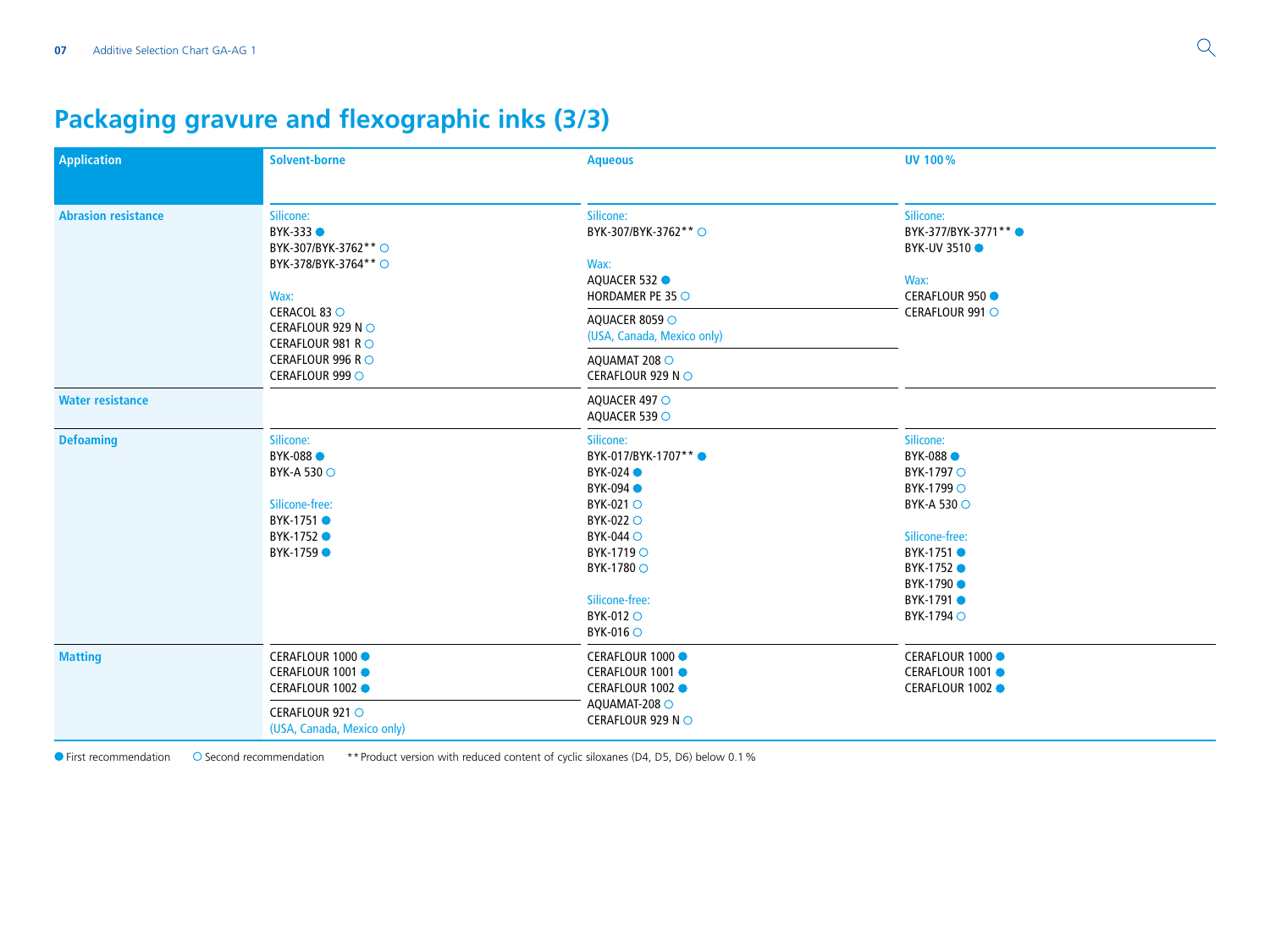# **Overprint varnishes (1/2)**

| <b>Application</b>       | <b>Aqueous</b>                                                                                                                                                | UV, aqueous                                                                                                       | UV 100%                                                                                                                                                               |
|--------------------------|---------------------------------------------------------------------------------------------------------------------------------------------------------------|-------------------------------------------------------------------------------------------------------------------|-----------------------------------------------------------------------------------------------------------------------------------------------------------------------|
| <b>Substrate wetting</b> | Silicone:<br>BYK-348 ●<br>BYK-3450 ●<br>BYK-3451 ●<br>BYK-345 O<br>Silicone-free:<br>BYK-DYNWET 800 ○                                                         | Silicone:<br>BYK-3455 ●<br>Silicone-free:<br>BYK-DYNWET 800 ●                                                     | Silicone:<br>BYK-377/BYK-3771** ●<br><b>BYK-UV 3500 0</b><br>BYK-UV 3510<br>BYK-UV 3505 ○<br>Silicone-free:<br>BYK-381 O                                              |
| <b>Leveling</b>          | Silicone:<br>BYK-333 ●<br>BYK-307/BYK-3762**○<br>BYK-378/BYK-3764**○<br>Silicone-free:<br>BYK-381 ●                                                           | Silicone:<br>BYK-345 ●<br>Silicone-free:<br>BYK-381 ●                                                             | Silicone:<br>BYK-377/BYK-3771** ●<br>BYK-3455 ●<br><b>BYK-345 ○</b><br><b>BYK-UV 3505 ○</b><br>Silicone-free:<br><b>BYK-354 ○</b><br>BYK-381 ○                        |
| <b>Surface slip</b>      | Silicone:<br>BYK-307/BYK-3762**<br><b>BYK-333 ○</b><br>BYK-378/BYK-3764**○<br>Waxes:<br>AQUACER 539<br>CERAFLOUR 950 O<br>CERAFLOUR 991 O<br>HORDAMER PE 35 O | Silicone:<br>BYK-307/BYK-3762**<br>BYK-333 ●<br>BYK-378/BYK-3764** ○<br>Waxes:<br>AQUACER 539<br>HORDAMER PE 35 O | Silicone:<br>BYK-377/BYK-3771**<br>BYK-3760 ●<br>BYK-307/BYK-3762** ○<br><b>BYK-UV 3500 ○</b><br><b>BYK-UV 3505 ○</b><br>Waxes:<br>CERAFLOUR 950 ●<br>CERAFLOUR 991 ● |
| <b>Anti-slip</b>         | AQUACER 593<br>AQUACER 527 O                                                                                                                                  | AQUACER 593                                                                                                       | CERALOUR 970 ●                                                                                                                                                        |

First recommendation Second recommendation \*\*Product version with reduced content of cyclic siloxanes (D4, D5, D6) below 0.1%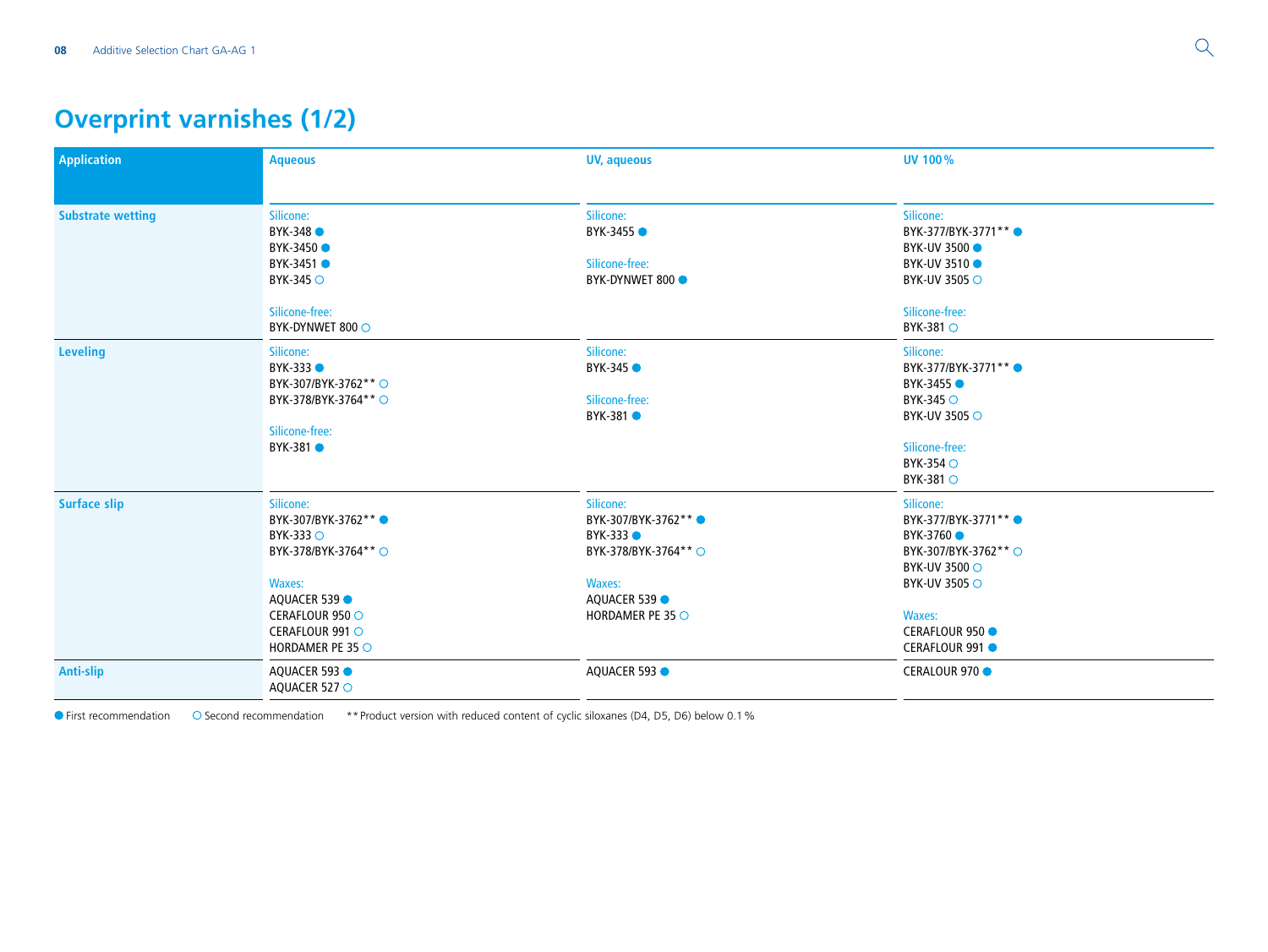# **Overprint varnishes (2/2)**

| <b>Application</b>         | <b>Aqueous</b>                                                                                                                            | UV, aqueous                                                                                            | UV 100%                                                                                                                         |
|----------------------------|-------------------------------------------------------------------------------------------------------------------------------------------|--------------------------------------------------------------------------------------------------------|---------------------------------------------------------------------------------------------------------------------------------|
| <b>Abrasion resistance</b> | Silicone:<br>BYK-333 ●<br>BYK-378/BYK-3764** ○<br>Waxes:<br>AQUACER 530<br>AQUACER 532 O<br>HORDAMER PE 35 $\circ$                        | Silicone:<br>BYK-333 ●<br><b>BYK-UV 3500 ·</b><br>BYK-378/BYK-3764** ○<br><b>Waxes:</b><br>AQUACER 532 | Silicone:<br>BYK-377/BYK-3771** ●<br>BYK-UV 3510<br>Waxes:<br><b>CERAFLOUR 950 ·</b><br>CERAFLOUR 991 O                         |
|                            | AQUACER 8059 O<br>(USA, Canada, Mexico only)<br>CERAFLOUR 929 NO                                                                          |                                                                                                        |                                                                                                                                 |
| <b>Water resistance</b>    | AQUACER 497<br>AQUACER 539 O                                                                                                              | AQUACER 497<br>AQUACER 539 O                                                                           |                                                                                                                                 |
| <b>Defoaming</b>           | Silicone:<br>BYK-019/BYK-1709** ●<br>BYK-1719 ●<br>BYK-021 O<br>BYK-022 O<br>BYK-1780 ○<br>BYK-1785 ○<br>Silicone-free:<br><b>BYK-016</b> | Silicone:<br>BYK-019/BYK-1709** ●<br>BYK-1719 ●<br>BYK-094 O                                           | Silicone:<br>BYK-019/BYK-1709** ●<br><b>BYK-088</b> O<br>Silicone-free:<br>BYK-1751 ●<br>BYK-1752 ●<br>BYK-1790 ●<br>BYK-1794 ● |
| <b>Matting</b>             | CERAFLOUR 1000 ●<br>CERAFLOUR 1001 ●<br>CERAFLOUR 1002 ●                                                                                  | CERAFLOUR 1000 ●<br>CERAFLOUR 1001 ●<br>CERAFLOUR 1002 ●                                               | CERAFLOUR 1000 ●<br>CERAFLOUR 1001 ●<br>CERAFLOUR 1002 ●                                                                        |
| Rheology                   | <b>RHEOBYK-425 ●</b><br><b>RHEOBYK-7420 ES●</b>                                                                                           | RHEOBYK-425<br><b>RHEOBYK-7420 ES●</b>                                                                 | RHEOBYK-7410 ET ●                                                                                                               |

● First recommendation ○ Second recommendation \*\* Product version with reduced content of cyclic siloxanes (D4, D5, D6) below 0.1%